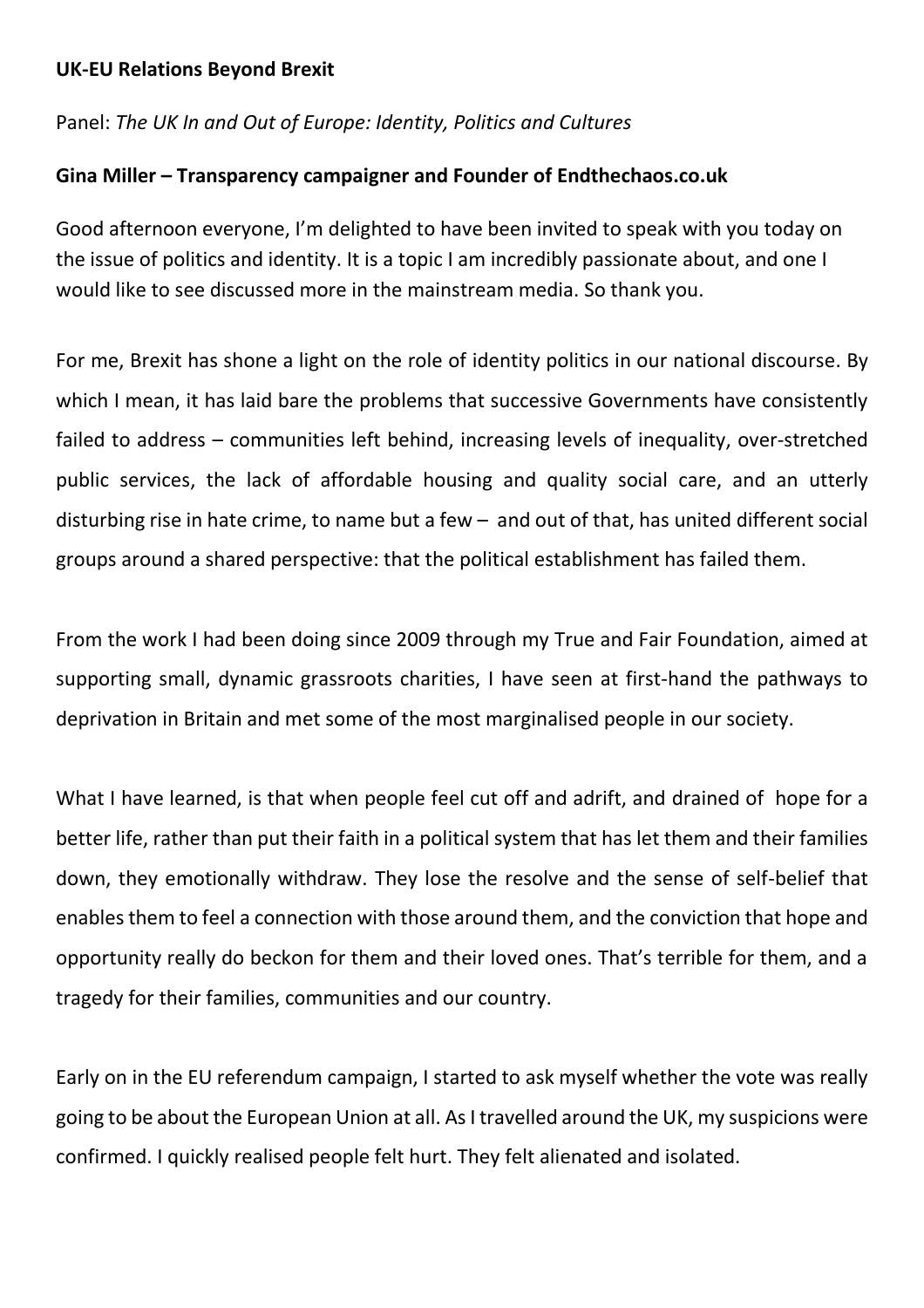The people I spoke to didn't want to talk about the Single Market or the sovereignty of the ECJ; or hear any explanations about the consequences of staying in or leaving the EU for that matter. They weren't being coaxed towards a decision. They were just following their instinctive feelings that they should do *something*.

Britain is, and has been for some time, divided itself along economic, educational and social lines.

This was summed up in a report I read in August 2017 from the Joseph Rowntree Foundation, which examined specific data on the roles of poverty, place and individual characteristics driving the Leave vote. The JRF concluded that income, education and regional differences were all encouraging voters to back Leave. Why? In my view, quite simply, Brexit was the catalyst for change that united different marginalised groups together, behind a shared perspective and common purpose: to generate change.

Since the vote, I would argue that politics in the UK has become increasingly characterised and centred around identity politics. The idea that, in order to debate a given topic, we need to group people into distinct boxes – most notably on ideological grounds – in order to understand their rationale and view points, and just as equally, to dismiss them.

The result of this, quite simply, is a distraction.

We have become so intent on dealing with every facet of our country's interests through the prism of ideology, that we have sucked all the energy and attention from discussing, and dealing with, some of the most fundamental issues in our society that need addressing – such as affordable housing, quality education, proper access to reliable health and social care to ensure everyone enjoys the quality of life they deserve and the quality of life that we, as a compassionate society, pride ourselves on delivering.